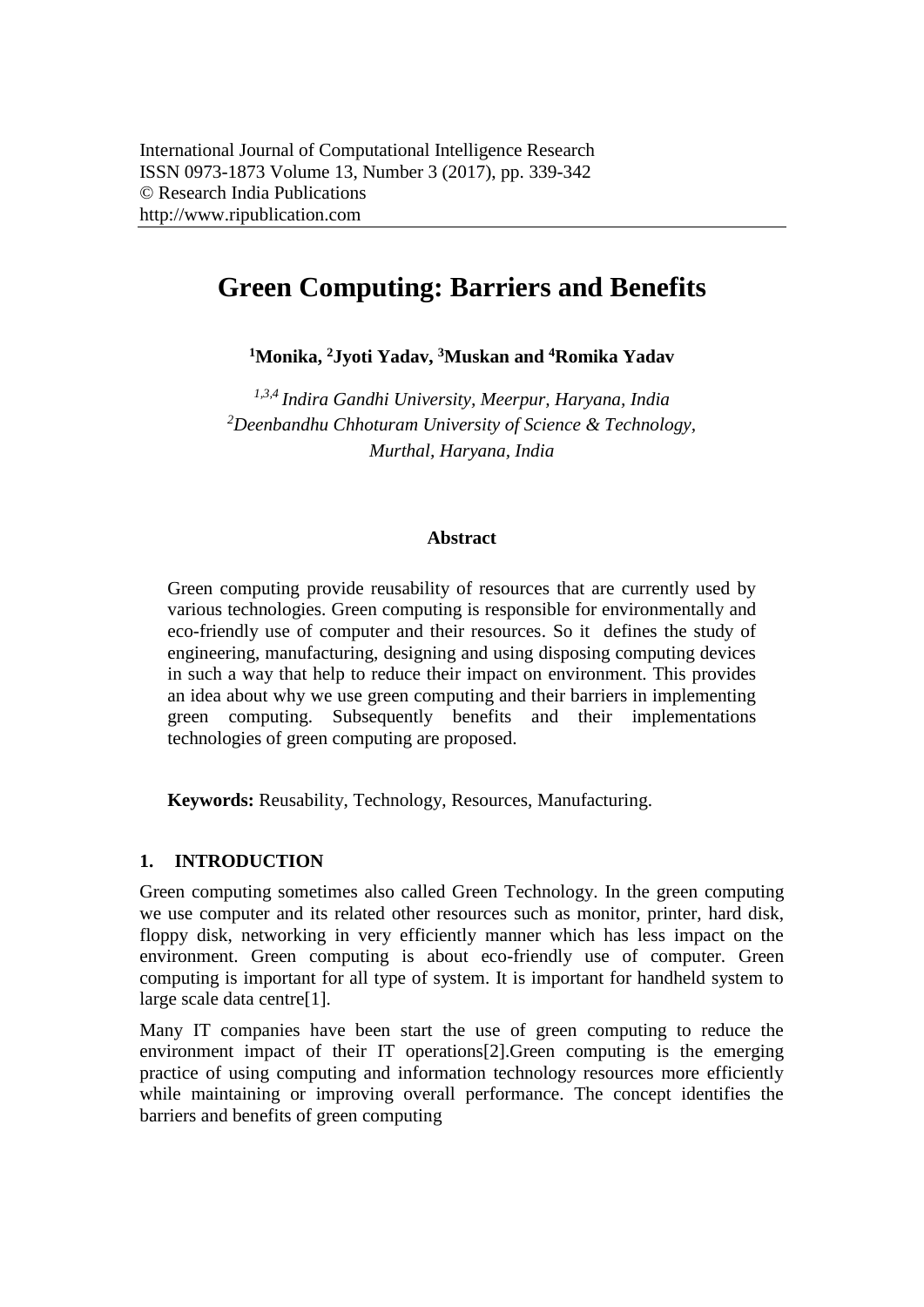Green computing is an environment friendly approach to manage information and communication technology. In active organization to increasing energy efficiently, improving information management. Designing objects and services that are beneficial for the environment.

#### **Why Green Computing?**

In future, Green computing will very common to hear. Now a day's computer is very basic need of all humans. With the use of computer our life become very easier and also save our time and efforts but the use of computer also increase the power consumption and also generate a large amount of heat.

Large amount of power consumption and great heat generation increase the greater emission of green house gases like carbon dioxide  $(CO<sub>2</sub>)$  which has very harmful impact on our environment and natural resources. Personal computer & data centres consume a large amount of energy because they use various old technology and also don't have cooling system[3]. And as the result of this we get the polluted environment.

To decrease their impact the green computing comes into existence. There are different reasons of using green computing. Some of them are following:

- 1) Personal computer and electronic device consume a large amount of electricity which have very harmful impact on our environment. It provide different type of pollutant which pollute air, land and water. Electricity generated using the fossil fuel power.
- 2) Most of computers and electronic device produce a lot of heat which cause the emission of  $CO<sub>2</sub>$ .  $CO<sub>2</sub>$  is the green house gas with the increase of carbon dioxide in the environment the overall temperature also increases which leads to global warming[4].
- 3) While adopting of computers and its resources generate a lot of hazardous waste which are really damage our environment. It also generates heavy metal such as lead, mercury, cadmium into air.
- 4) Assembling of computer and its product release heavily use of toxic chemical for electrical insulation, soldering and fire production.

# **2. IMPLEMENTATION OF GREEN COMPUTING**

Green computing has been getting a lot of consideration because of raising environment concern and increasing concern.

1) We can put some simple efforts to save our environment:

Modern OS implement ACPI(Advance configuration and power interface) in system which help in power saving and also allow you to program monitor and hard disk to power down after a particular period of inactivity.

2). Use virtualization technology: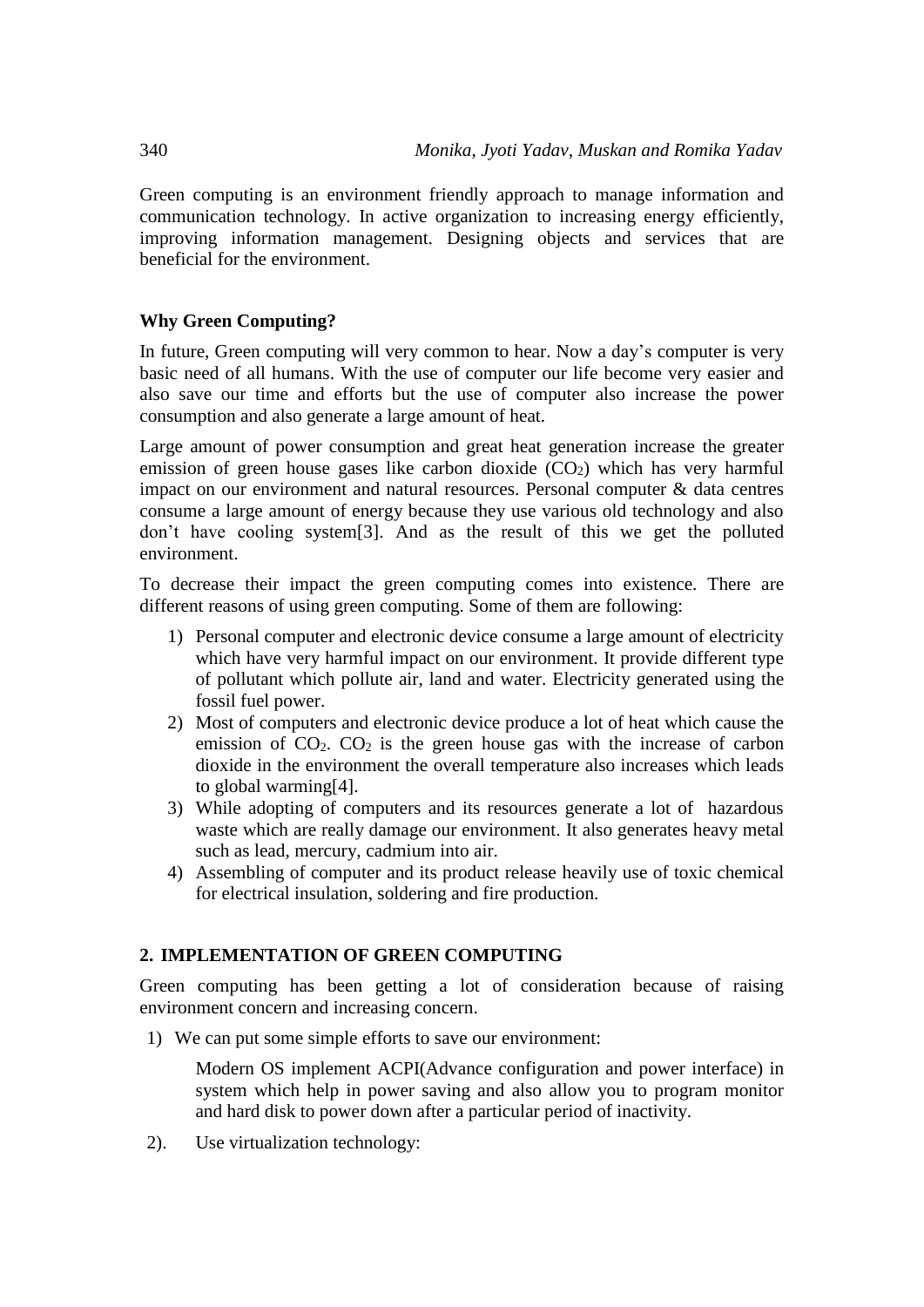By using virtualization technology we can run multiple virtual machines on a single physical server.

3). Use energy star Labelled product:

As energy labelled product are manufactured by keeping in mind green computing features like less power consumption and recyclable product. Then product automatically shut down when not in use specific time[5].

4). Turn off your computer:

Always remember to shut down your pc when it is not used otherwise it will consume large power and emit carbon dioxide.

5). Use LCD rather than CRT:

As liquid crystal display takes less power as compare to CRT. Less power consumption leads to less carbon dioxide.

# **3. ADVANTAGES OF GREEN COMPUTING**

- 1) Green computing technique reduces the energy consumption which results into low carbon dioxide emission.
- 2) By using green computing techniques we can also save money that was spent in extra usage of energy and resources.
- 3) Green computing also applies changing government policy to encourage recycling.
- 4) Green computing also removes the risk which is existing in the laptop such as chemical known to cause cancer or nerve damage etc.
- 5) Use preserve resources which use less energy to produce use and dispose of product.

# **4. DISADVANTAGES OF GREEN COMPUTING**

- **1)** Green computing quite costly.
- **2)** Some computers which are green may be considered as underpowered.
- **3)** Fast technology change.

#### **5. CONCLUSION**

It can be seen that green computing is very necessary for protecting our environment. As the time increase the need of computers increase very fastly so that need of green computing also becomes very necessary. There are various advantages and disadvantages of green computing but as comparisons to barriers the advantages are more that's why need of green computing is important. In this paper we conclude that green computing is very important for neat and clean environment.